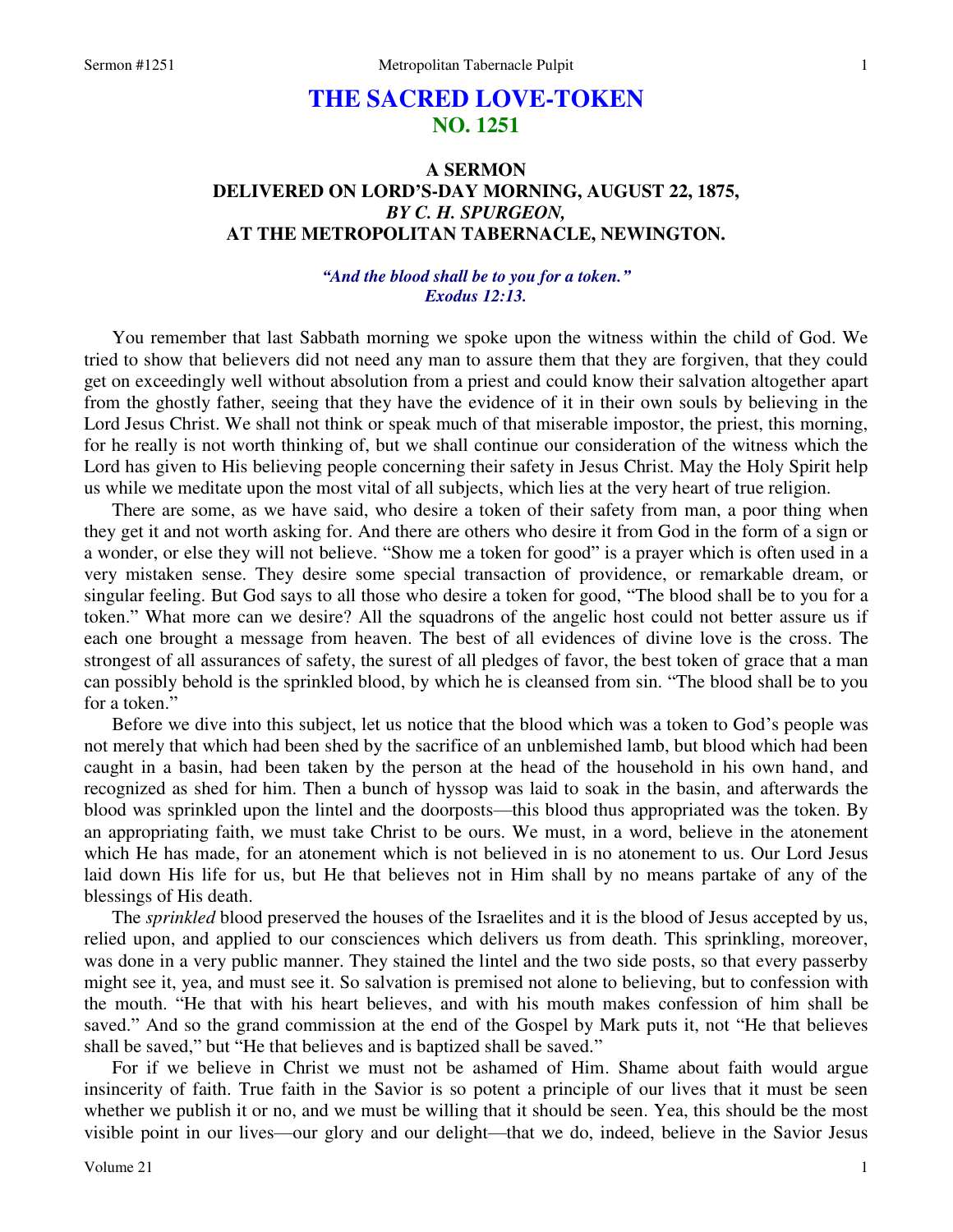Christ. Oh, that every one of you, my dear hearers, used the cross for its proper purpose! I grieve that any among you should need to have it asked of you—

### *"Is it nothing to you, oh you that pass by, Is it nothing to you that Jesus should die?"*

 The Lamb is slain, but you have never caught the blood, you have never sprinkled it with the hyssop of faith, and consequently you are not saved. Oh that each one of you could say, "My faith *is* resting in the substitutionary work of Jesus." I could indeed sing that blessed hymn just now, and I drank it in with all my heart, and I heartily wish you could all sing it too—

> *"Complete atonement Thou have made, And to the utmost farthing paid Whate'er Thy people owed: Nor can His wrath on me take place, If shelter'd in Thy righteousness, And sprinkled with Thy blood."*

Now, to the text. The blood of Jesus Christ is to Christians a token, and in order to bring out the whole sense we must have five words—it is a *distinguishing token*, an *assuring token*, a *significant token*, a *love token*, and a *recognition token*.

**I.** First, then, the blood shall be to you for a token, A DISTINGUISHING TOKEN.

 You could tell where the Israelite dwelt, for the blood mark was there that night. You knew the Egyptian's abode, for he knew nothing of the token. Nothing so truly distinguishes a genuine Christian as the blood of Jesus Christ. Where the blood is not believed in nor prized you have dead Christianity, for "the blood is the life thereof." A bloodless Gospel is a lifeless Gospel. If the atonement be denied or frittered away, or put into a secondary place, or obscured, in that proportion, the life has gone out of the religion which is professed.

 But we, brethren, bear this distinguishing token, the mark of the blood. Our religion is, in many respects, a very singular one—one open to a world of objection and ridicule from carnal minds. One which always has been criticized and always will be, for we believe, first, that *our sin deserves death*. We do not believe transgression to be a trifle or a mere misdemeanor of the first class, but we know it to be a capital offense deserving the death penalty. When the Lord says, "The soul that sins, it shall die," our conscience says, "Amen" to the sentence of the Most High. The blood on the doorpost meant that those who dwelt there confessed that they deserved to die as much as others and would have done so had it not been for the paschal lamb. The crimson mark was virtually a confession of deserving death.

 So every believer feels that his sin is great and grievous, terrible and overwhelming. He does not subscribe to theories which make little of man's guilt. He has no ear for those who try to mitigate the penalty and endeavor to make the guilt appear small. He does not call sin a mistake, a failure, a lapse. I think I have heard all those words lately used about sin, by those who say, "Poor unhappy man! So mistaken, seeking after the light and crying after God in the dark. How sad that he should stumble! Surely God will not be so harsh as to punish him forever." Such talk has no charm for us.

 We own the heinous criminality of sin and the justice of the awful sentence which declares that the wicked shall go away into everlasting punishment. Our God is just and takes vengeance on iniquity. The God who smote all the first-born of Egypt and overthrew Pharaoh in the Red Sea, is the God whom we adore. And as we bow before Him, we own that He might righteously have smitten us also and have utterly destroyed us. For us the blood mark is virtually an acknowledgment that we have the sentence of death in ourselves and dare not trust in ourselves.

 We are singular enough to believe in *substitution*. The blood upon the lintel said, "Someone has died here instead of us." We also hold and rest in the truth, that Christ died, "the just for the unjust, to bring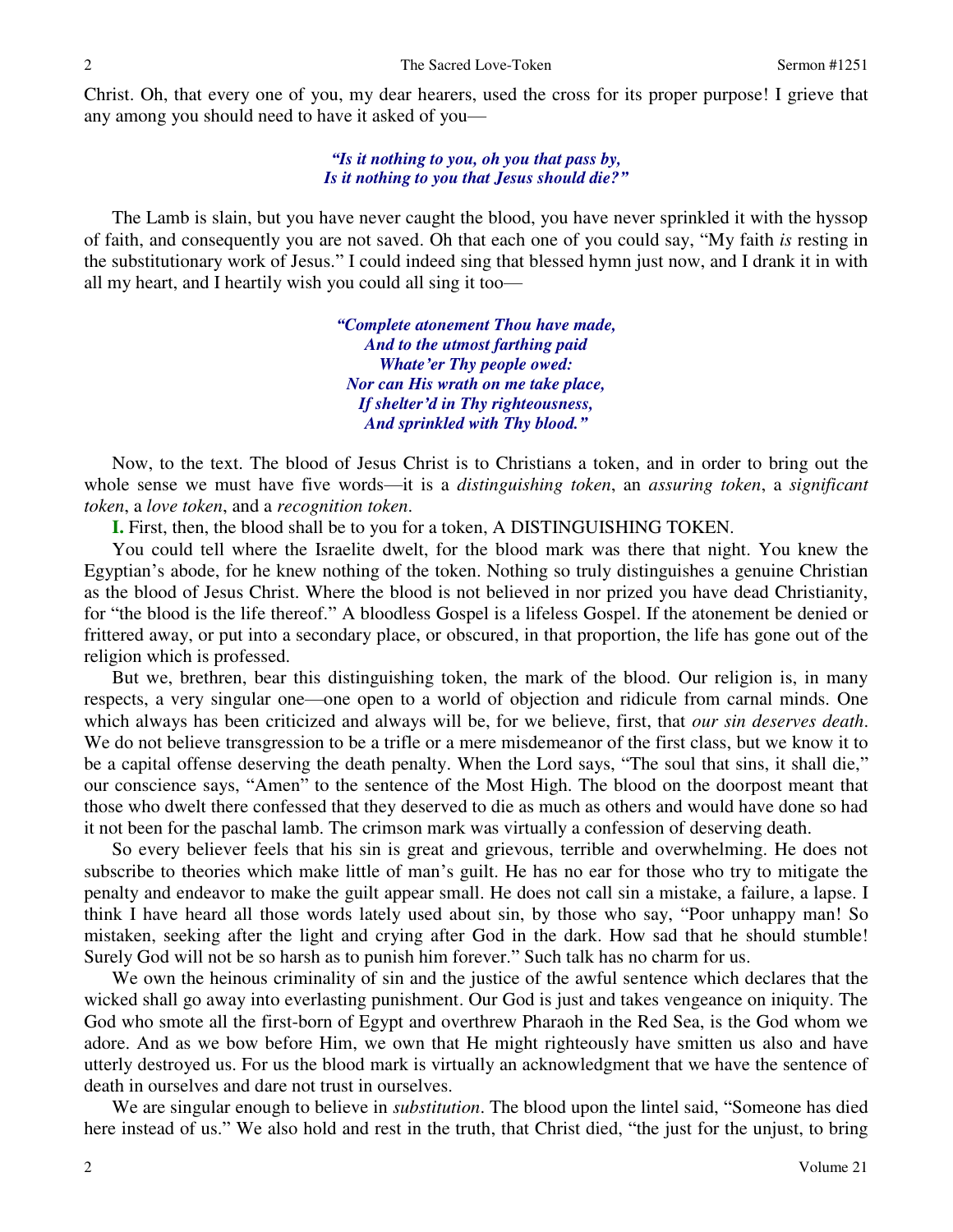us to God." We believe, "He was made a curse for us, as it is written, "Cursed is everyone that hangs on a tree." The belief in the greatness of sin distinguishes Christians from Pharisees and all other selfjusticiaries. And the belief in substitution separates Christians from all those philosophic adulterators of the Gospel who are willing to hold up Christ's example, but cannot endure His expiatory sacrifice, who will speak to you of Christ's spirit and the power of His teaching, but reject His vicarious death.

 We do not subscribe to the lax theology which teaches that the Lord Jesus did something or other which, in some way or other, is, in some degree or other, connected with the salvation of men. We hold as vital truths that He stood in His people's stead, and for them endured a death which honored the justice of God and satisfied His righteous laws. We firmly believe that He bore the penalty due to sin, or that which, from the excellence of His person, was fully equivalent thereto. My brethren, this is and always will be assailed, but it is the keystone of the Gospel arch. As at Waterloo, all the battle seemed to rage around the chateau of Hugoumont, so does the conflict center around the doctrine of the atoning death of our great Substitute—but we are not going to shift our ground for a moment, nor to adopt any other phraseology.

We stand to the literal substitution of Jesus Christ in the place of His people and His real endurance of suffering and death in their stead, and from this distinct and definite ground we will not move an inch. Even the term, "*the blood*," from which some shrink with the affectation of great delicacy, we shall not cease to use, whoever may take offense at it, for it brings out that fundamental truth which is the power of God unto salvation. We dwell beneath the blood mark and rejoice that Jesus for us poured out His soul unto death when He bare the sin of many.

 But we believe more—and what will seem very strange to some—we believe that *we died in Jesus*. The Israelite knew that when the angel went through Egypt he meant to exact a life at every house, and so he exhibited the blood, as much as to say, "The first-born is dead here." The lamb had died instead of the first-born and virtually the first-born is dead, and there is no cause for smiting, because the smiting has been done. So, when Jesus died His elect died in Him, and their sins received the vengeance due in that day when on the accursed tree He yielded up His life a ransom for many. How can we die? We are dead in Him already and have been buried with Him by virtue of our union with His blessed person. This is a most precious truth and those who hold it are thereby distinguished from the rest of mankind.

 Believing this, we next come to the conclusion that *we are safe*, for when the Hebrew had struck the blood upon the door-posts of his house, he went in to feast, not to fret—he went into the house to eat the lamb whose blood had been sprinkled, and to stand at the table with his loins girt about, expecting not to die, but to go forth to a land which the Lord his God would give to him. This is the distinguishing mark of a Christian that he knows himself to be saved and therefore he keeps the feast rejoicing in the Lord, and standing with his loins girt, expecting soon to be called away to the land which the Lord his God has given to him, that he may inherit and dwell there forever.

 Other men are not saved, nor dare they profess that they are. They own that they have a great deal to do before they will be saved—present salvation they know not. Or if they think they are saved, yet they dream that their continued salvation depends upon themselves—there is still something needed besides the sprinkled blood. The Israelite wanted nothing but the blood—he was perfectly satisfied with that, and so is the believer. He has believed in Christ as dying in his stead, he is delighted to know that he is complete in Him and accepted in the Beloved. He waits till the summons shall come and he shall be called to ascend to the glory land, whither Christ has gone to prepare a place for him.

 The Israelite in Egypt made this distinction prominent. As we have already said, he put it upon upper part of his door and upon the two side posts too. We read in the Revelation that those who received the mark of the beast sometimes bore it in their forehead, but sometimes also on their right hand, while he who had the mark of God always received it on his forehead, never on his right hand, where it could be hidden within the palm. It has been very well remarked that there is a back door to hell, but there is none to heaven. The way to heaven is the king's highway, a way which is not made for concealment, but for honest travelers who have nothing to hide. Believers must be seen, for they are the lights of the world.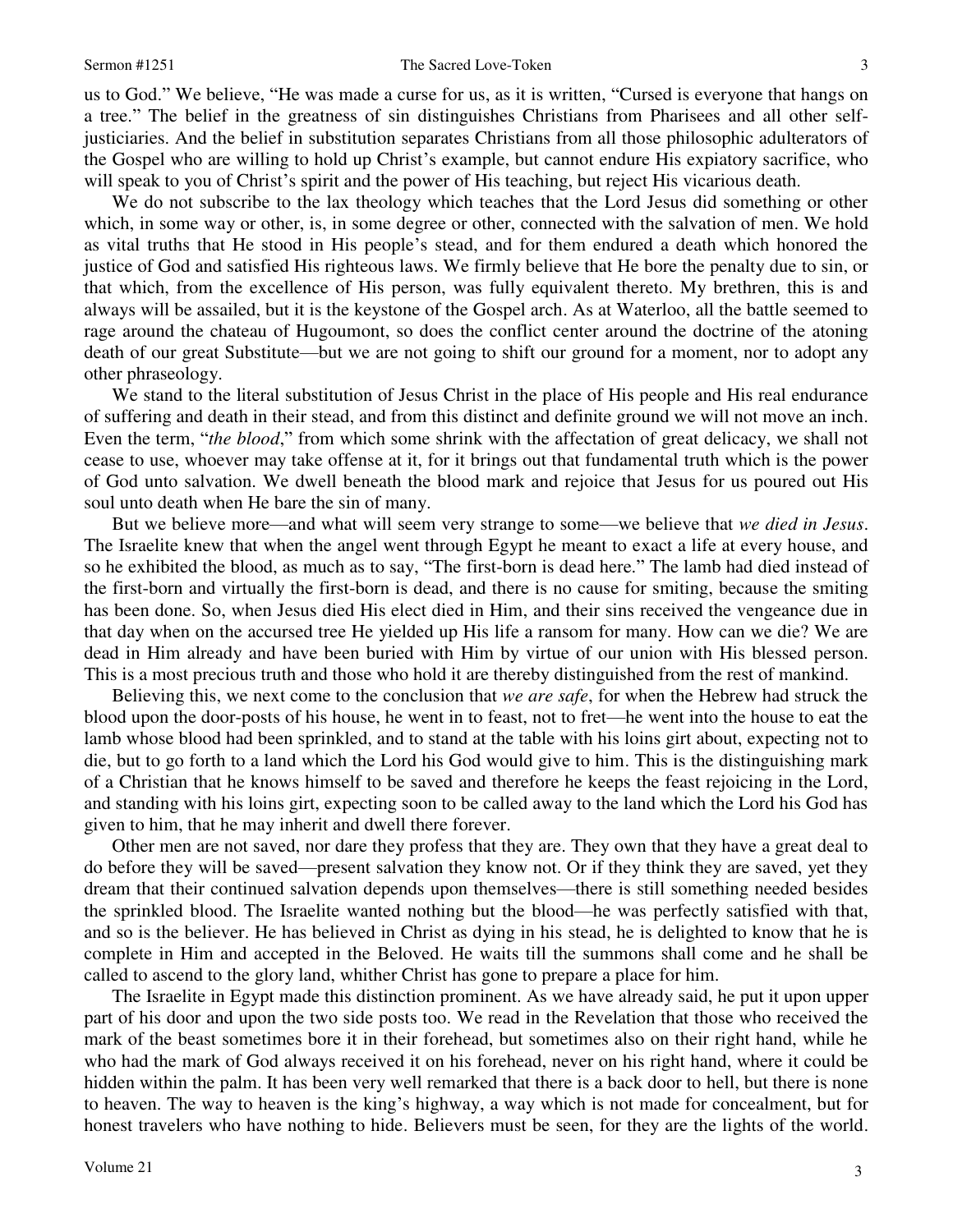Yet there are some who try to go to heaven up the back stairs and serve the Lord only by night. It must not be. Strike the blood where all can see it, and let men know that you are a believer in the Lord Jesus Christ's atoning sacrifice. Whether they like it or no, let them know that this is all your salvation and all your desire.

 I had the pleasure of riding into the Leonine city in Rome a short time after the Italian troops had taken possession, and I noticed that every house had marked up most conspicuously the arms of the kingdom of Italy and the name of Victor Emmanuel. They were not content to have it over their doors, but all over the front of the houses you read, "Victor Emmanuel, King of Italy," showing that they were right glad to escape from the dominion of the Pope and to avow their allegiance to a constitutional king.

 Surely if for a human monarch and the earthly freedom which he brought men could thus set up his escutcheon everywhere, you and I who believe in Jesus are bound to exhibit the blood-red token and to keep it always conspicuous. Let others believe the priest, we believe Jesus. Let others trust their works, we trust the sprinkled blood. Let others rely on frames and feelings, discipline and development, we believe in Jesus Christ and Him only. And we nail to the mast the blood-red banner of atoning sacrifice.

> **"***My faith is built on nothing less Than Jesus' blood and righteousness. I dare not trust the sweetest frame, But wholly lean on Jesus' name. On Christ, the solid rock, I stand, All other ground is sinking sand."*

Thus much, then, upon the blood as the *distinguishing token*.

**II.** Now, secondly, the blood was an ASSURING TOKEN.

When we mean to do a special kindness for a friend it may be we say to him, "That you may be sure I shall do it, here is a token of my faithfulness." God gave to His people the blood of sprinkling as the token that He would preserve them safely. And surely, the more the Israelite studied that token, the more at ease would he be, for he would say, "God has appointed this unblemished lamb to be in our stead, and seeing that He appointed it, and the lamb has been slain, we are sure He will not run back from the substitution which He has Himself ordained, and we are perfectly safe."

 Now, I want you just for a few minutes, especially you who have any doubts and fears, to look upon the blood of Christ and see its suitableness to be an assuring token to your consciences. Remember, first, what it was—blood, *the token of suffering*. Your sin deserves suffering. Christ has suffered for sin. Think what suffering He endured, what contradiction of sinners, and what forsaking of His Father. Suffer no one to depreciate the physical sufferings of Christ, but still remember that His mental sufferings were greater. His soul sufferings were the soul of His sufferings. Go to dark Gethsemane, go to shameful Gabbatha, go to deadly Golgotha, and as you see your Lord and mark that wondrous spectacle of woe, will you not feel that He can put away your sin, and that if He so terribly suffered, you need not suffer? God has accepted an expiation worthy of His justice. That heaven-rending cry, "My God, my God, why have you forsaken me?" shows how keen were the pangs with which our hope was born.

 Think, further, blood signifies not only suffering but *death—*for our Lord could only put away sin by actually dying. All His tears, all His holy living, all His painful sufferings even, could not recompense for sin till the death penalty was paid, for death was that which God had appointed as the reward of sin, and Jesus died.

 Oh see Him die—see HIM die! Was ever such a spectacle? Every drop that distils from His pierced hand cries aloud, "Safety for the believer! The ransom price is paid." That gash in His side, like the mouth of love, speaks eloquently to our hearts, "Pardon, acceptance, love eternal!" I cannot see that bowed head, those eyes glazed in death, and that dear body taken down to be laid in the tomb without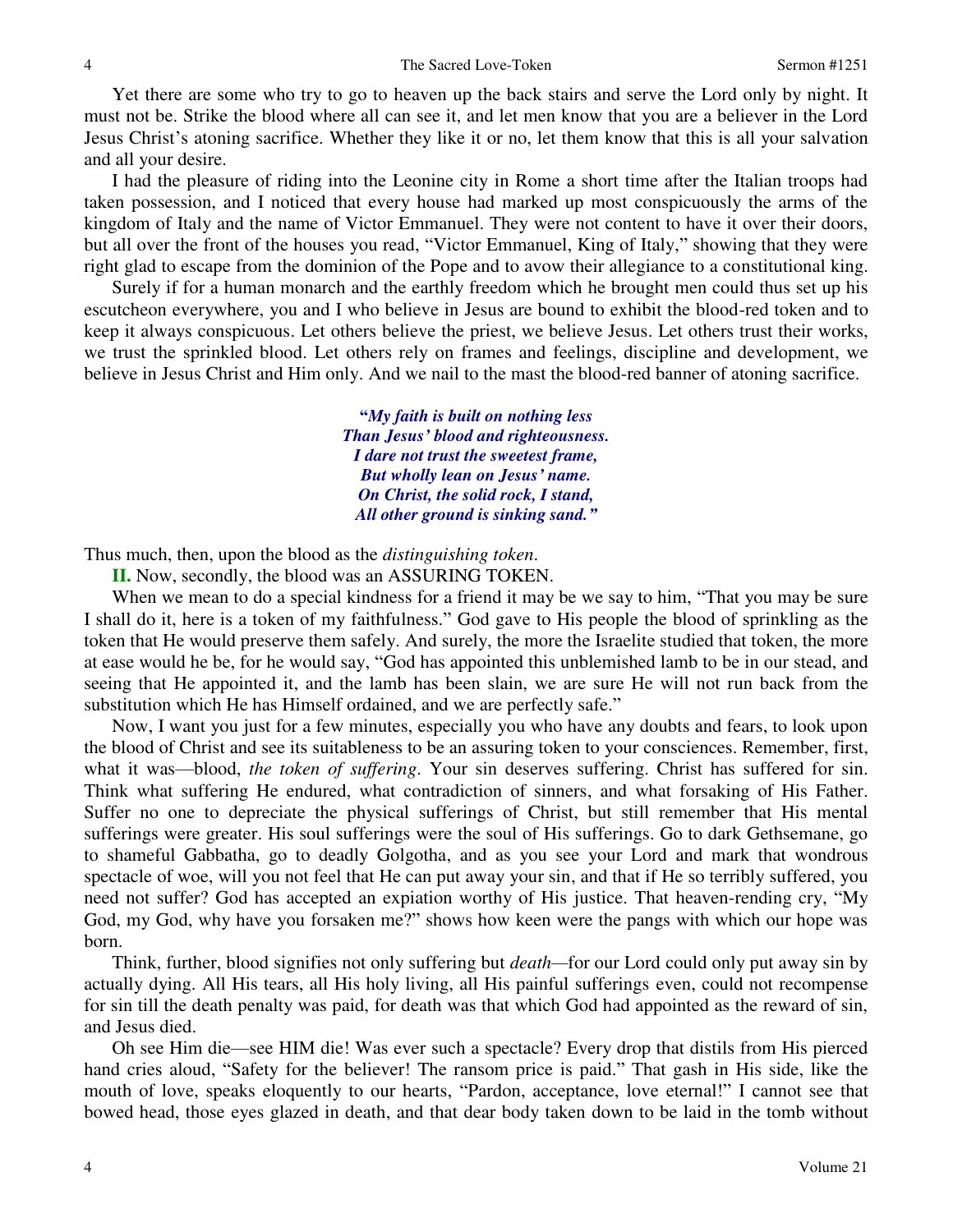feeling, "If Christ has died, there must be boundless mercy for the guilty sons of men." Think of it and I pray God the Holy Spirit to lead you to see the sweetness and comfort which lie in this token.

 Remember, too, that you rest, not merely on suffering and death, but on the excellence of the person so suffering and dying. Ask *whose suffering and death is it?* In the Israelites' case it was an unblemished lamb. In your case and mine, it is the spotless Lamb of God. Oh, brethren, think of the life of Jesus in its innocence and unselfishness. Was ever such a life, was ever such a death of such a sacred person? He was God, "very God of very God." Those hands that were pierced had healed the sick with their touch, and those nailed feet had trod the sea! Those eyes, all closed in death, had looked into men's hearts and those silent lips had spoken miracles. It was God Himself who on the bloody tree offered expiation for sin against Himself. There must be power in such a death as that to put away sin. Do you not own that it must be so? Is not the token full of comfort to you?

 Think again that it was not merely the lamb, but it was *the Lamb of God*. That is to say, when the Israelite killed the lamb, he was doing what God commanded him to do, and when Jesus died in our stead, He did not die as an amateur Savior, but as one *appointed by God*. Now, if God appointed the atonement, He must accept it. Surely if *He* said that Christ should die in our stead, if *He* "laid upon him the iniquity of us all," then the atonement must be accepted since God Himself set it forth, provided it, and ordained it. How sweetly do I rest in this.

 I feel, when I look up to my dear Lord, and I desire evermore to do so, as if I could say to the justice of God, "What can You urge against me? Do I not present to You all You can demand—a death? I bring before You a death which You did appoint to be instead of my death? If You have appointed it, I know You will not refuse it." This is one of the sweetest parts of the whole matter of atonement and fills the token with assurance.

 One other thought, and a sweet one, this token was that of *blood which was shed—*not to be shed, but shed already. They had killed the lamb, they had taken the warm blood in the basin and smeared the door-posts, it was *all done* and all over. You and I also are resting in a finished sacrifice, not in a sacrifice to be offered, nor in a sacrifice which continues to be offered, according to this Anglican Popery which reeks in so many parish churches, but a sacrifice complete, for "by one offering he has perfected forever them that are set apart."

 There is no continuance of the offering of Christ in the sacrifice of the mass, it is a barefaced lie before Almighty God, for Christ declares that when He had once offered Himself, He forever sat down at the right hand of the majesty in the heavens. By that word, "It is finished!" He has put an end to all sacrifices and offerings by way of expiation for sin, because they are not wanted—one death has accomplished it all.

 Beloved, what joy is here! Suffering, suffering to the death, the suffering of the Son of God, a suffering ordained of God to be the vicarious sacrifice, and a suffering which is perfect and complete! Let us look at the token and let our hearts be glad within us henceforth and forever. One of our kings once gave a ring to his favorite, and said to him, "I know that at the council tomorrow a charge of heresy will be brought against you. But when you come in, answer them if you will, but you need be in no fear—if you find yourself brought to a strait, simply show them the ring, and they will go no further."

 It is even so with us. The Lord has given us the precious blood of Christ to be like a ruby ring upon our finger and now we know how far conscience may go, and how far accusations from Satan may go we have only to produce that token and bar all further proceedings. "He that believes in him is not condemned," neither can he be. God cannot and will not go back from His promise, the blood is the faithful assurance of the security of all the saints.

**III.** But now, thirdly, this is A MOST SIGNIFICANT TOKEN.

 Tokens generally mean something. Some inner sense is implied in them. Now, our token of the blood means four things. When the Jew smeared the blood upon the lintel and the two side posts, he meant *redemption*. He did as good as say, "We are redeemed by blood, the people who live in this house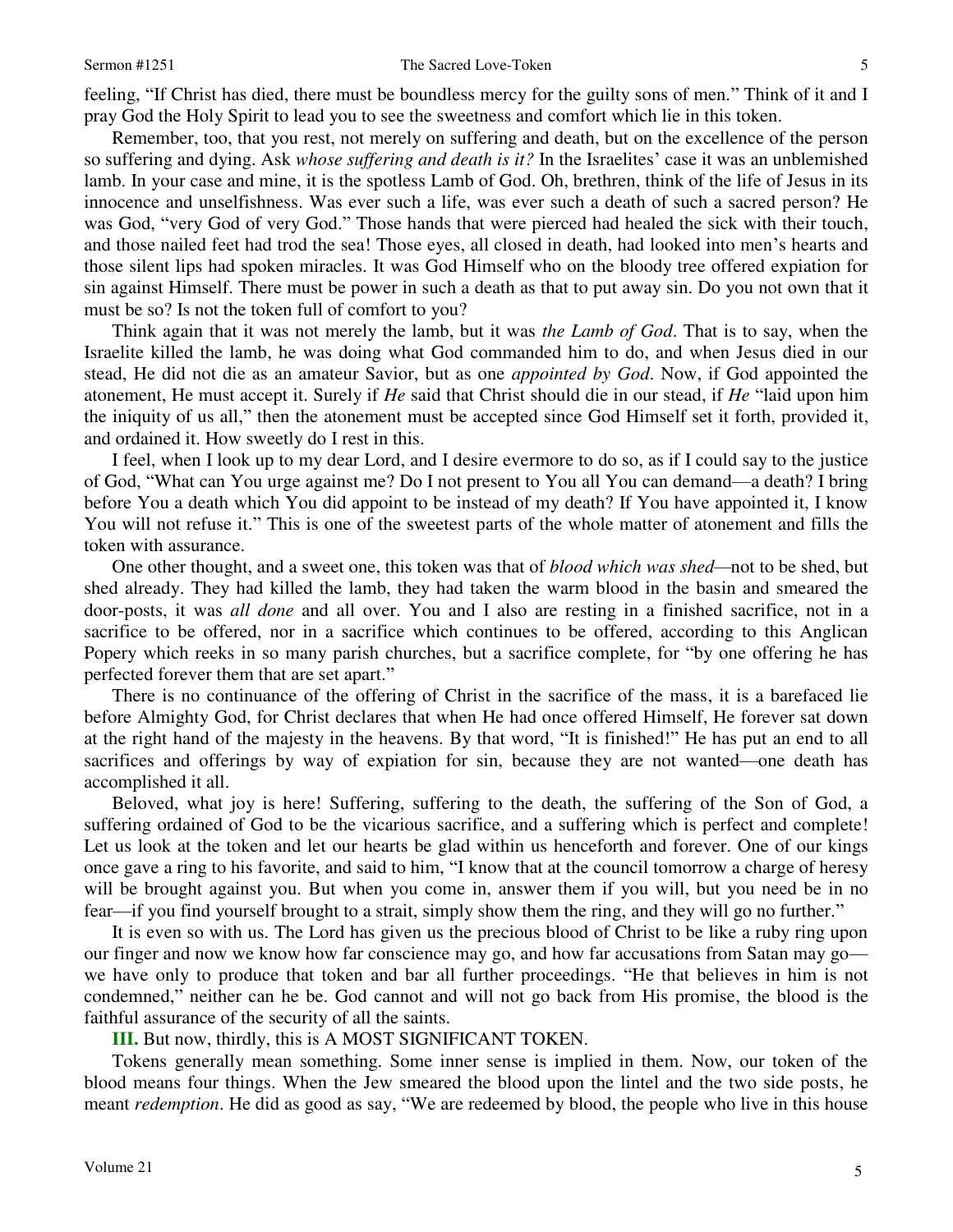are free. They have been slaves but they are redeemed, and they are going out tomorrow morning, and old Pharaoh and all his army cannot hold them."

 That is just what the blood of Jesus Christ means to us. We are bought and paid for, and we are a free people, and if the Son has made us free, we are free indeed. "O LORD, I am your servant, I am your servant, you have loosed my bonds." You have brought me up out of the house of bondage and out of the iron furnace, and broken all my chains—the sprinkled blood declares it.

 Then the blood meant next that the people who lived beneath that sign *belonged to God*. It was the mark of the Lord's property, "You are not your own, you are bought with a price." He who redeemed us ought to possess us. The blood, when it bought us, also set us apart to be forever the property of the Redeemer. Whenever you think of Jesus crucified, think of yourself also as crucified to the world, as no more belonging to self or sin or Satan—no longer bound by worldly customs, fashions, maxims, laws, but under law to Christ, for you are the Lord's freeman. Give up the members of your body to His service, yield them as servants unto righteousness, because you have been purchased—spirit, soul, and body—not with corruptible things as with silver and gold, but with the precious blood of Christ as of a lamb without blemish, and without spot. The token set forth our redemption and also God's property in us.

 This token next means *acceptance*. He who has the blood of Christ sprinkled on him has that to show which renders him acceptable before the Lord. There has been a war and a wounded soldier comes home, and he goes to the house of a father and mother who have a son out in the army, and he inquires, "Does so-and-so live here?" "Yes." "Can I see him?" "Yes." "I have a letter from your son, whom I left in the army, he was my dear comrade." "Are you sure you have such a letter?" The man looks disreputable, his garments are torn, and he is evidently very poor, but he replies, "Yes, I have a letter from your son." He puts his hands into his pockets, and he cannot find it. The master of the house is angry and says, "It is of no use your coming here with this tale, you are deceiving me." He fumbles still in his pockets and at last he brings it out. Yes, there is the token, the father knows the handwriting of his dear boy.

 The letter says, "Father, this is a choice companion of mine and I want you, when he reaches home, to treat him kindly for my sake. Tell mother that anything she does for him shall be the same as if she had done it to her own boy." See how well he is received at sight of that token, and even so, when we present the blood-mark, we say to the Lord, "There is the token that we are Jesus' friends," and the Lord does not look at the rags in which our poor nature is arrayed, but He looks at the token of His own Son's blood and accepts us for His sake. What surer and more suggestive token could we desire? When cleansed in the blood of Jesus, we are comely with His comeliness and dear to the heart of God for His Son's sake.

 Yes, beloved, and it moreover means *perfect safety*. As soon as ever the blood was on the lintel those inside the house were perfectly secure. The angel could not strike them, for if he had done so he would have struck his Master and insulted the Lord of angels. To use his sword while the divine shield was exhibited outside the door would have been to bid defiance to God's honor, and that no angel of God would ever do. Oh, brethren, there is no shield for a guilty soul like the blood-red shield of the atonement. Stand beneath the purple canopy of sacrifice and the great hailstones of wrath can never fall upon you, you must be safe if Christ's atonement interposes between you and God. So you see, the sprinkled blood is a very significant token.

 As I went awhile ago through a piece of forest much overgrown with undergrowth and saplings, I noticed certain straight young trees distinguished by a red mark, and I discovered that the woodmen were about to cut down all the undergrowth and clear the ground for the better growth of the timber. Those marked trees were to be spared to become large oaks. I can see the red marks and the small trees in my mind's eye at this moment—and there come the woodmen chopping down everything with their axes and billhooks. Down goes all the brushwood and many a pole falls too, but they stop at the marked trees—these must not be touched—the red mark saves them.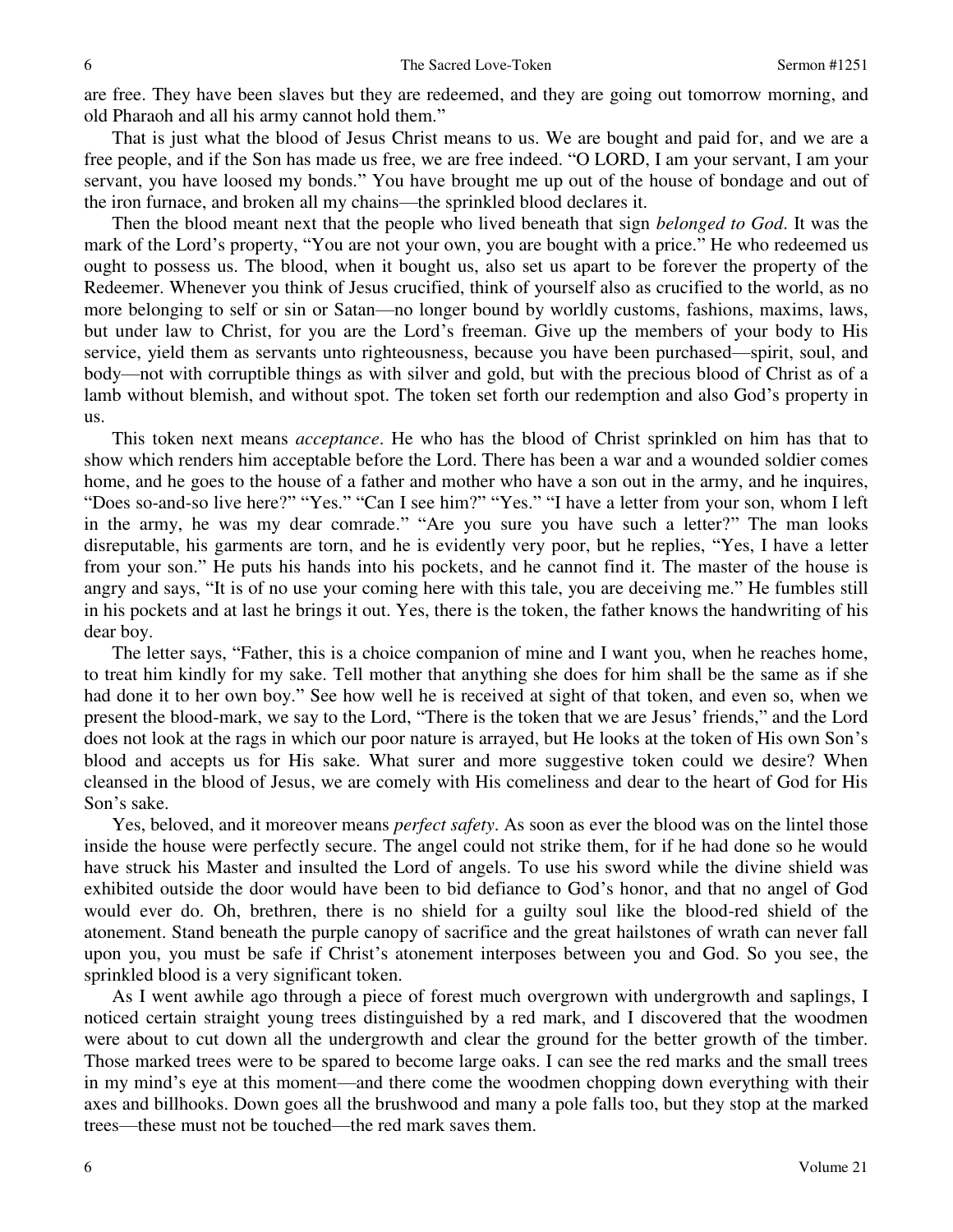So is it with you and with me, if we have known the sprinkling of the blood, the Lord will not only say, "Let them alone this year also," but He will say to the destroyers, "Come not nigh unto those upon whom is the mark." By this token you may know that you shall live and not die. Like Rahab, we hang this scarlet line in our window, and when all Jericho goes down with terrible destruction, our house must stand for the red line secures it evermore.

# **IV.** The fourth point is that THE BLOOD IS A LOVE-TOKEN.

 The blood is a token of *ancient love*, for it was shed more than eighteen hundred years or more ago. Oh my soul, the Lord has given you an ancient token which sets forth His great love wherewith He loved you, even when you were dead in trespasses and sins. Before you were born, the blood was poured forth, which is today the ensign and pledge of everlasting love.

 It is a token of *intense love*, for it is a pledge taken from the heart of Christ, and it denotes not the love of the lips, not love which begins and ends with outward deeds of mercy, but a love which wells up from the essence of the Redeemer's being, from His inmost heart, which was reached by the cruel spear. What a token is this, a token taken not from the lilies of my Lord's garden, nor from the jewels of His crown, nor even from the hair of His head, but drawn from the inner sanctuary of His soul, from that Holy of Holies, the heart of Emanuel, God with us. Oh believer, since you have such a token as this, you should be ready to die sooner than doubt the love of the Lord.

 It is a token, too, of *mighty love*, for it testifies that He who gave it possessed a conquering flame of love, which many waters could not quench nor death itself destroy. See, He gives you the blood which is the token of death, His death for you, and thus shows that He went to the grave for your sake, "and death by dying slew". Wear this token next your heart, I pray you, for it is the richest that was ever given by the hand of love to the choicest object of affection. O You who are our Well-Beloved, You have loved us even to the end, for You have loved us to the death.

 It is a token, too, of a wise all-seeing love, for it shows that our Lord knows our sin and has met it all. When He gives us the blood, He does as much as declare, "My child, I am aware of the evil which is in you, for I have suffered its penalty. I know your sin, but you shall know it no more, for I have carried it away and cast it into the depths of the sea." By this token, believers know that their sin is covered, and that in the sight of the Lord they are "all fair," for He has cleansed them from every stain. The day is come when if their sin was searched for it shall not be found, yea, it shall not so much as exist, for the blood has washed them white.

 And it is the token of *a love unlimited* which will deny nothing to its object. "He that spared not his own Son, but freely delivered Him up for us all, how shall he not with him also freely give us all things?" If you have received the blood of His dear Son, what will the Lord refuse you? Do you think your God will deny you providential mercies when He has already given the bleeding heart of Jesus to redeem you? Do you imagine that He will leave you without bread and water, or garments to cover your backs, when He has yielded up the jewel of His soul, the delight of His heart to you? Prize the token of His love, and look at it till your soul weeps for very joy. Blessed is that man to whom the Lord has said, "The blood shall be to you for a token."

## **V.** Lastly, it is A RECOGNITION TOKEN.

 The man who has this token is known to *the angels* as one of the heirs of salvation to whom they minister. As soon as they see the blood applied to the soul by faith, there is joy among them, for this is a sure sign of repentance. All God's children have this family mark at their birth and there is no mistaking it, so that at the sight of it, the angelic guardians commence their tender care and begin to bear up the newly begotten one in their hands lest at any time he dash his foot against a stone.

*The devil* also knows that mark and as soon as he sees it, he begins to assail the man who bears it, seeking in all sorts of ways to destroy him. If the believer is not destroyed, it will not be for lack of enmity or industry on the devil's part. He knows the mark of the "seed of the woman," and he roars and rages, but at the same time he trembles, for well he knows that he cannot prevail. At the sight of the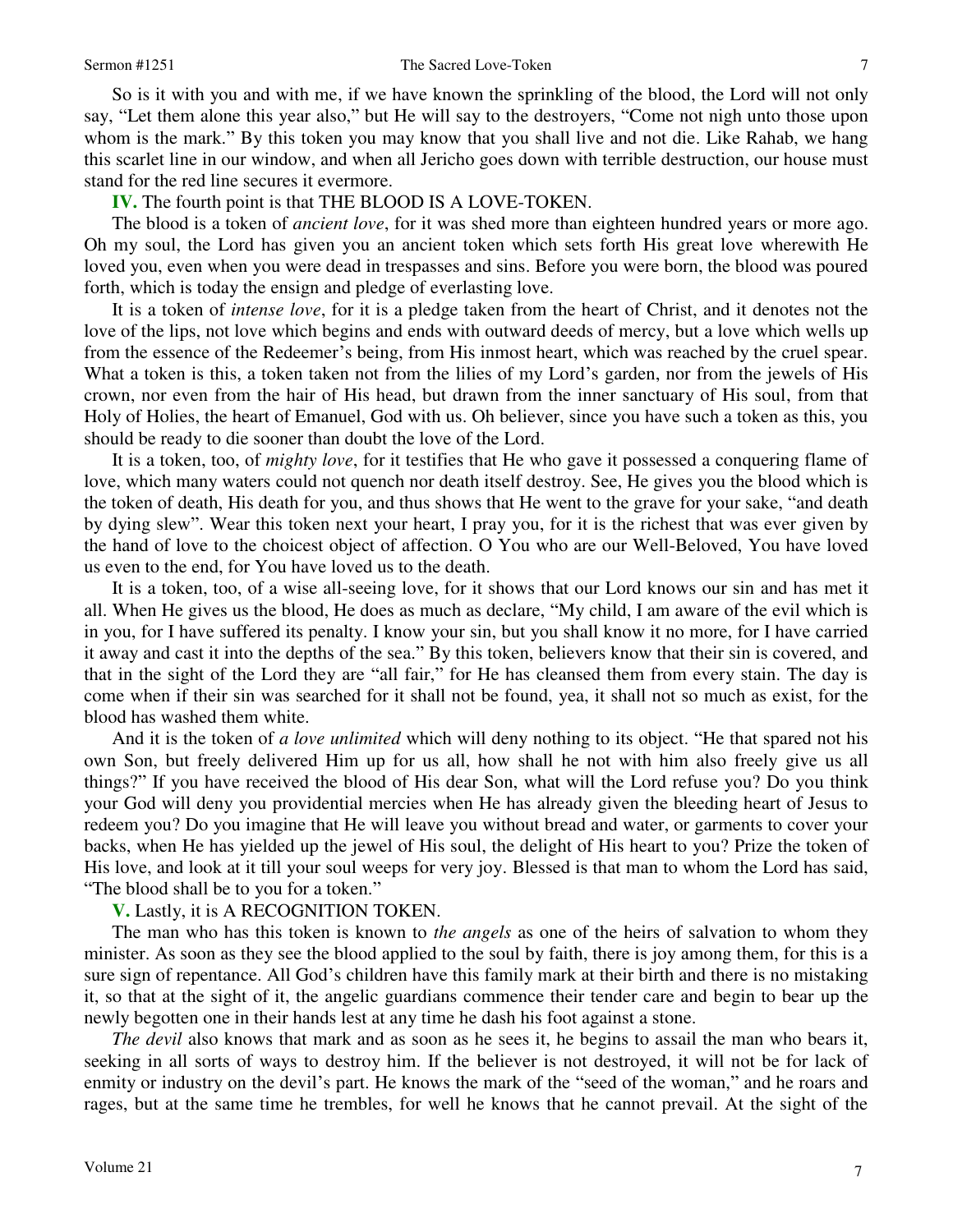sacrificial token, the great enemy stands confounded—like a raging lion, he would gladly devour the sheep of the Lord, but the mark of the blood upon them saves them from his teeth.

 And brethren, this blood-mark is known among *the saints* themselves, and has a wonderful power for creating and fostering mutual love. I have often noticed that as soon as we begin to discourse upon the atoning death of our divine Lord, we are at home with one another. There may be brethren present from various churches and they may not be well at ease when we handle other subjects, but when we come to the precious blood, we come to the heart of the matter, and are all as one. This is one of the secret signs of our spiritual freemasonry.

 I have had my heart warmed and cheered against my own will sometimes by devout writers whose doctrinal theories I do not believe, and whose churches I could not join, and yet when they write about my Lord, they win my heart. "*Aliquid Christi*," as one old divine used to say—the *something of Christ* in them awakens our affections and draws us nigh. Even books which are corrupt with sacramentarianism have occasionally such a sweet savor of Christ in them that we cannot utterly cast them away, but feel bound very carefully to pare the apple, and cut out the rotten places, and remove the objectionable core, for the sake of the sweet morsels flavored with the love of Christ. As the sweet honey-bearing flowers attract the bees, so does the name of Jesus draw all His saints to Him, and so to each other. Give me your hand, my brother, for if you know my Lord, we belong to the same family—the infallible mark of the redeemed is upon us both.

 Best of all, *the Lord* knows this token. When we go to the mercy seat, if we would prosper we must produce the sacred passport of the precious blood. With this it is impossible to fail. The Primitive Methodist brother, when he was in a meeting where a friend could not pray, cried out, "Plead the blood, brother!" and the advice was wise. Yes, plead that and say, "For Jesus' sake—by His agony and bloody sweat—by His cross and passion." What mighty blows are given to the gate of heaven by that battering ram. These are arguments to which heaven always yields.

 Our God recognizes the blood-mark in the hour of death and attends His people through the solemn article. Death's terrors are gone to him who has the blood for a token. Lay me down on my bed! There let me endure the allotted pain and weakness, till the clammy sweat stands on my brow and needs to be constantly wiped away. Lay me down, I say, and I will calmly fall asleep like a child tired with a day's play, if I have but the token. Distresses and poverty and anguish of body may molest me, yet shall I be perfectly at ease and ask for no exchange.

Whence is this? Many a man possessed of health and wealth is not one-half so blessed as the poor saint upon his death pallet. From where does this blessedness come? Here is the secret. The Lord has passed by and given a token. "A token," say you, "what is it? Is it some line extracted from the golden book of God's election? Is it a gem taken from the diadem which is prepared for him in heaven?" No, no, it is not this. "Has he in his sleep beheld a vision and seen the shining ones walking the golden streets, or has he heard an audible celestial voice saying to him, 'You are mine'?"

 No, he has none of these. He has neither dream nor vision nor anything that men call superhuman, but he is resting in the precious blood, and this blood is the token of friendship between God and his soul. By this he knows the love of God and by this God communes with him. They meet at the blood. God delights in the sacrifice of Christ and the believing soul delights in it too. They have, thus, a common love and a common joy, and this has bound the two together by a bond which never can be broken. This is it which makes some of us sing—

> **"***And when I'm to die, Receive me, I'll cry, For Jesus has loved me, I cannot tell why. But this thing I find, We two are so joined, He won't be in heaven*